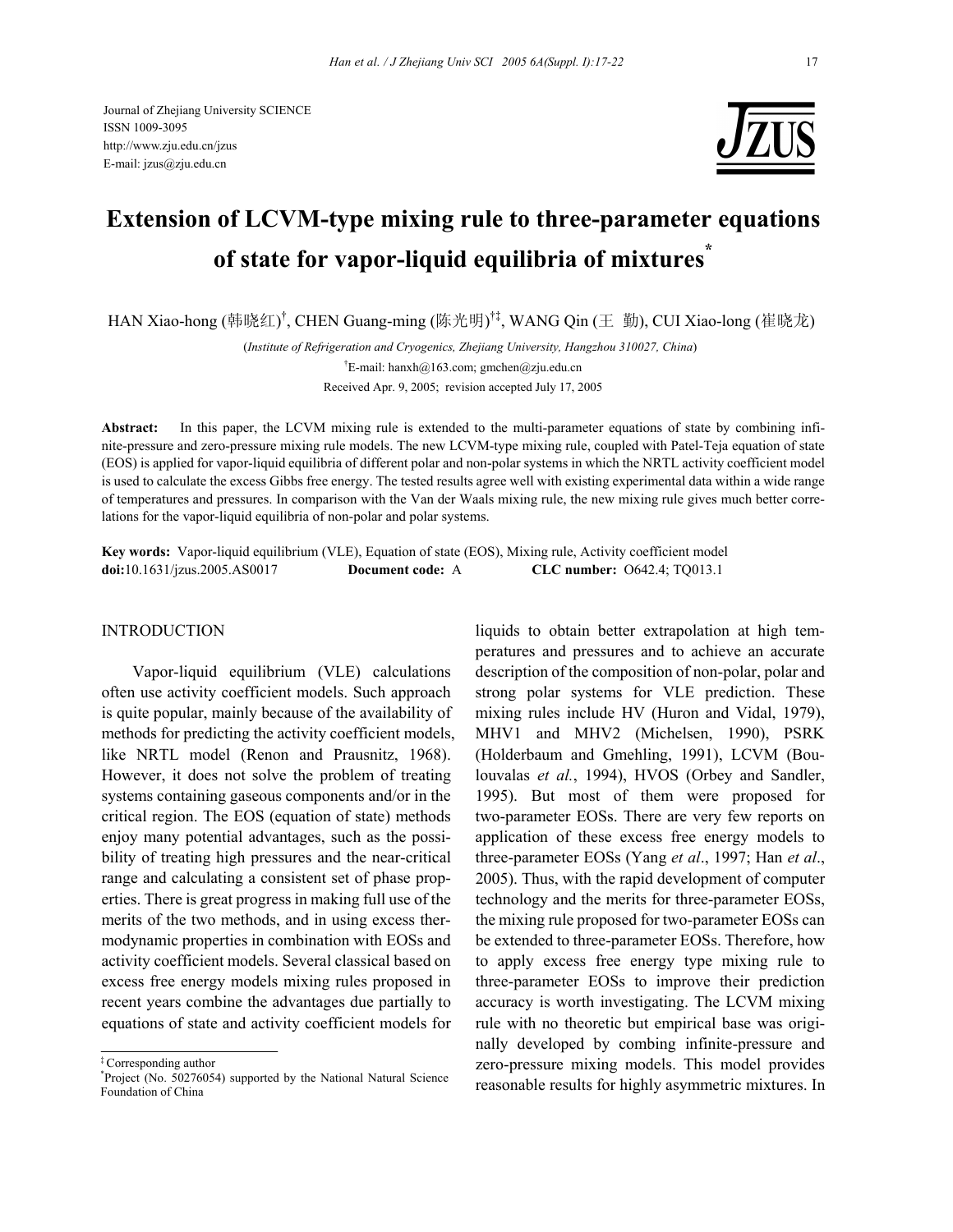addition, LCVM mixing rule's parameter *δ* which influences the Flory-Huggins logarithmic term and the excess energy term make the model have relatively high accuracy for predicting highly asymmetric mixtures. In this paper, we extended the concept of LCVM-type mixing rule to three-parameter EOSs to correlate the VLE of mixtures. The correlated results agreed well with the experimental data over a wide range of temperatures and pressures.

## DERIVATION OF LCVM-TYPE MIXING RULE

Taking Patel-Teja EOS (Patel and Teja, 1982) as an example, the new LCVM-type mixing rule for three-parameter EOSs was derived.

#### **Patel-Teja equation of state**

The Patel-Teja (P-T) equation of state is written as

$$
p = RT/(v - b) - a/[v(v + b) + c(v - b)] \tag{1}
$$

where  $p$  is the pressure,  $v$  is the molar volume,  $T$  is the absolute temperature, *R* is the universal gas constant, and *a*, *b*, *c* are the equation of state's dependent parameters, given as

$$
a = \alpha(T_r) \Omega_a R^2 T_c^2 / P_c \tag{2}
$$

$$
b = \Omega_b R T_c / P_c \tag{3}
$$

$$
c = \Omega_c R T_c / P_c \tag{4}
$$

where

$$
\varOmega_c = 1 - 3\xi_c \tag{5}
$$

$$
\Omega_a = 3\zeta_c^2 + 3(1 - 2\zeta_c)\Omega_b + \Omega_b^2 + 1 - 3\zeta_c \tag{6}
$$

while  $Q<sub>b</sub>$  is the least value of the following equation

$$
\Omega_b^3 + (2 - 3\zeta_c)\Omega_b^2 + 3\zeta_c^2 \Omega_b - \zeta_c^3 = 0 \tag{7}
$$

The temperature-dependent function  $\alpha(T_r)$  is defined as

$$
\alpha(T_r) = [1 + (0.452412 + 1.30932\omega - 0.295937\omega^2)(1 - T_r^{0.5})]^2
$$
\n(8)

where *ω* is the acentric factor.

#### **Derivation of the new LCVM-type mixing rule**

Using the basic thermodynamic relations and Eq.(1), the excess Helmholtz free energy at constant temperature and pressure of component *i* is given by

$$
\frac{A^E}{RT} = -\sum_{i} x_i \ln\left(\frac{Z_m}{Z_i}\right) - \sum_{i} x_i \ln\left(\frac{1 - b_m / v_m}{1 - b_i / v_i}\right)
$$
  
+ 
$$
\frac{a_m}{b_m RT} \lambda_m - \sum_{i} x_i \left(\frac{a_i}{b_i RT}\right) \lambda_i
$$
(9)

where subscript 'm' means mixture.

Assuming  $u_{\text{m0}} = v_{\text{m}}/b_{\text{m}} \approx v_i/b_i = u_{i0}$ , the expressions for the parameters  $\lambda_{i0}$  and  $\lambda_{m0}$  at zero pressure are obtained by Eq.(9) as

$$
\lambda_{i0} = \frac{1}{\sqrt{1 + 6\psi_{i0} + \psi_{i0}^2}}
$$
\n
$$
\times \ln \frac{u_{i0} + (\psi_{i0} + 1 + \sqrt{1 + 6\psi_{i0} + \psi_{i0}^2})/2}{u_{i0} + (\psi_{i0} + 1 - \sqrt{1 + 6\psi_{i0} + \psi_{i0}^2})/2}
$$
\n
$$
\lambda_{\text{m0}} = \frac{1}{\sqrt{1 + 6\psi_{\text{m0}} + \psi_{\text{m0}}^2}}
$$
\n(10)

$$
\times \ln \frac{u_{\rm m0} + \left(1 + \psi_{\rm m0} + \sqrt{1 + 6\psi_{\rm m0} + \psi_{\rm m0}^2}\right)/2}{u_{\rm m0} + \left(1 + \psi_{\rm m0} - \sqrt{1 + 6\psi_{\rm m0} + \psi_{\rm m0}^2}\right)/2}
$$
 (11)

where

$$
\psi_{i0} = c_i / b_i \tag{12}
$$

Taking the 2:1 geometric average of the Lorentz and Arithmetic rules (Sadus, 1993), the parameter  $\psi_{m0}$  can be expressed by the following combining rule as

$$
\psi_{\text{m0}} = \sum_{i} \sum_{j} \left[ x_{i} x_{j} \left( \left( \psi_{i0}^{1/3} + \psi_{j0}^{1/3} \right) / 2 \right)^{2} \right] \times \left( \left( \psi_{i0} + \psi_{j0} \right) / 2 \right)^{1/3} \right] \tag{13}
$$

At zero pressure, the optimum value  $u_{i0}$ = *u*m0≈1.18 obtained by Twu *et al*.(1998) and at infinite pressure,  $u_{\text{m}\infty} = v_{\text{m}}/b_{\text{m}} \approx v_i/b_i = u_i \approx 1$ , while the expressions of  $\lambda_{i\infty}$  and  $\lambda_{\max}$  can be obtained in the same form as given in Eqs.(10) and (11), by changing  $u_{i0}$  to  $u_{i\infty}$ and  $u_{\text{m0}}$  to  $u_{i\infty}$ .

The formulation of the new mixing rule for pa-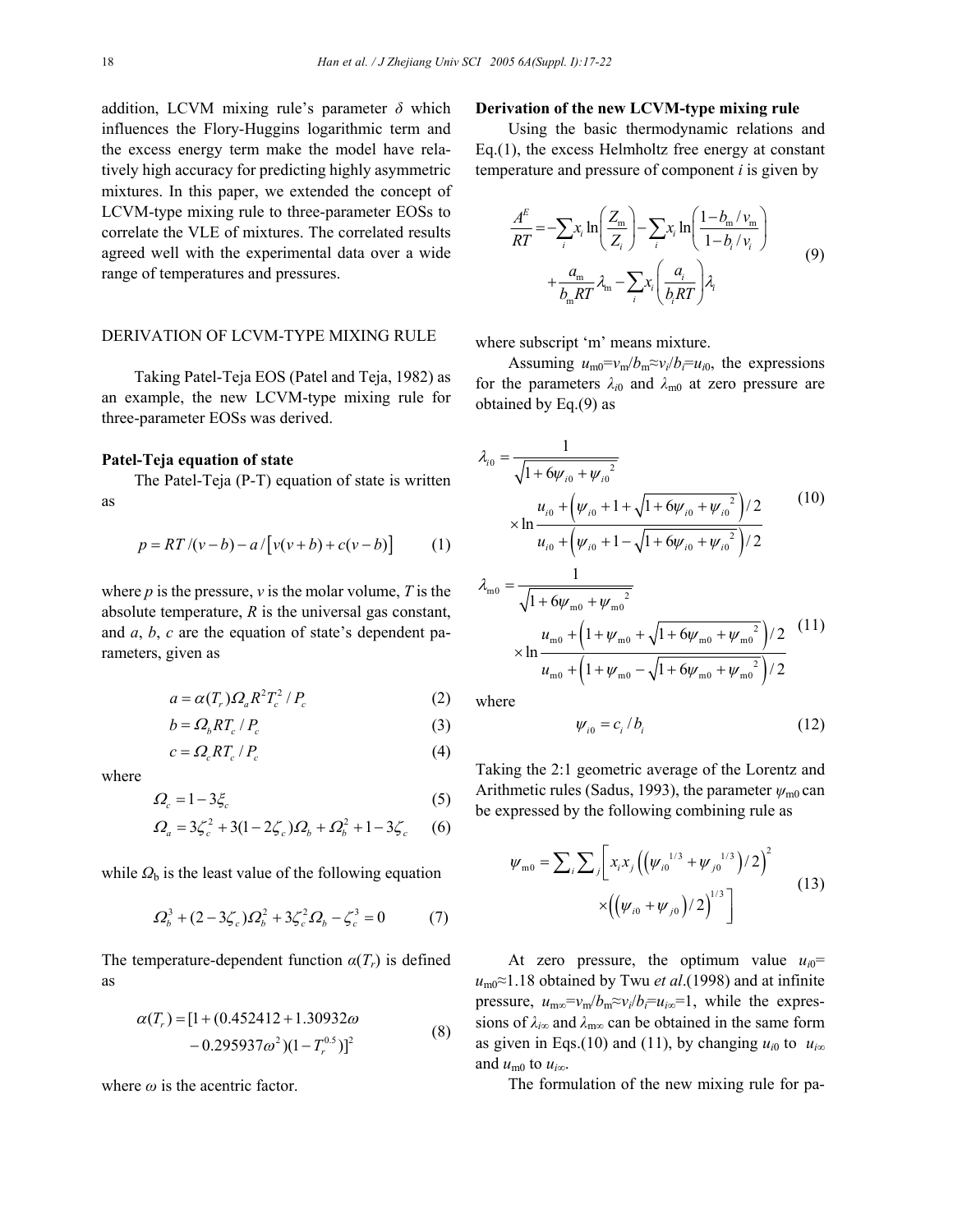rameter  $\alpha$  (= $a/(bRT)$ ) is based on the concept of the LCVM mixing rule, that is, the parameter  $\alpha_{\text{LCVM-M}}$  in the new mixing rule is expressed as a linear combination of  $\alpha$ <sub>v</sub> (HVOS mixing rule expression at infinite pressure) and  $\alpha_M$  (MHV1 mixing rule expression at zero pressure), as given by

$$
\alpha_{\text{LCVM-M}} = \delta \alpha_{\text{v}} + (1 - \delta) \alpha_{\text{M}} \tag{14}
$$

Using Eq.(9), the expressions of  $\alpha$ <sub>v</sub> and  $\alpha$ <sub>M</sub> are obtained as

$$
\alpha_{\rm v} = \sum_{i} \left( x_i \frac{\lambda_{\rm iso}}{\lambda_{\rm ms}} \frac{a_i}{b_i RT} \right) + \frac{1}{\lambda_{\rm ms}} \left( \frac{A_{p \to \infty}^{\rm E}}{RT} + \sum_{i} \left( x_i \ln \frac{b_{\rm m}}{b_i} \right) \right) \tag{15}
$$

$$
\alpha_{\rm M} = \sum_{i} \left( x_i \frac{\lambda_{i0}}{\lambda_{\rm m0}} \frac{a_i}{b_i RT} \right) + \frac{1}{\lambda_{\rm m0}} \left( \frac{A_{p \to 0}^{\rm E}}{RT} + \sum_{i} \left( x_i \ln \frac{b_{\rm m}}{b_i} \right) \right) \tag{16}
$$

where superscript E is excess property.

Substituting Eqs. $(15)$  ~ $(16)$  into Eq. $(14)$ , yields

$$
\frac{a_{\rm m}}{b_{\rm m}RT} = \sum_{i} \left[ x_{i} \left( \frac{\delta \lambda_{i\infty}}{\lambda_{\rm m\infty}} + \frac{(1-\delta)\lambda_{i0}}{\lambda_{\rm m0}} \right) \frac{a_{i}}{b_{i}RT} \right]
$$

$$
- \left( \frac{\delta}{\lambda_{\rm m\infty}} + \frac{(1-\delta)}{\lambda_{\rm m0}} \right) \frac{A_{\rm y}^{\rm E}}{RT}
$$
(17)
$$
- \left( \frac{\delta}{\lambda_{\rm m\infty}} + \frac{(1-\delta)}{\lambda_{\rm m0}} \right) \sum_{i} \left[ x_{i} \ln \left( \frac{b_{\rm m}}{b_{i}} \right) \right]
$$

We chose EOS parameter  $b<sub>m</sub>$  satisfying the two known boundary conditions, that is, at low pressures, the equation of state should produce a second virial coefficient which is quadratic in composition and at high densities, the equation of state should behave like an activity coefficient model. Therefore

$$
B_{\rm m} = b_{\rm m} - \frac{a_{\rm m}}{RT} = \sum_{i} \sum_{j} \left[ x_i x_j (b - a/(RT))_{ij} \right]
$$
 (18)

while, for the parameter  $c_m$ , the following expression is adopted

$$
c_{\rm m} = (\psi_{\rm m0} + \psi_{\rm m\infty})b_{\rm m}/2 \tag{19}
$$

Thus, Eqs.(17)~(19), together with Eqs.(10)~(14),

constitute a complete set of the new LCVM-type mixing rules. Here, the parameter  $\delta$  [in Eq.(17)] determining the relative contribution of MHV1 and HVOS models, was obtained by fitting the bubble point pressures for a variety of binary mixtures at high and low pressures. We used  $\delta$ =0.36, the same value used by Boukouvalas *et al*.(1994). The mixing rule uses two reference pressures, and has no basis in theory. But depending on the assumptions (Orbey and Sandler, 1995) that  $A_{p\rightarrow\infty}^{E}$  and  $A_{p\rightarrow 0}^{E}$  are identical, the parameters obtained from a liquid activity model at low pressure are directly usable for both pressures.

#### **Fugacity coefficient**

The general expression of the fugacity coefficient  $\phi_i$  for a species in a mixture, needed for phase behavior calculations, is calculated from the expression below

$$
RT \ln \phi_i = \int_{\nu}^{\infty} \left( \frac{\partial p}{\partial n_i} - \frac{RT}{\nu} \right) dv - RT \ln z \tag{20}
$$

The mixture fugacity coefficient φ*i* of P-T EOS can be obtained by Eq. $(1)$  and Eq. $(20)$ , as

$$
\ln \phi_i = \ln(Z - B) + \frac{1}{v - b} \left( \frac{\partial (n_r b_m)}{\partial n_i} \right)
$$

$$
-\frac{L}{RT} \left( \frac{\frac{1}{n_r} \frac{\partial (n_r^2 a_m)}{\partial n_i}}{K b_m} - \frac{a_m \left( \frac{\partial (n_r d_m)}{\partial n_i} - \frac{\partial (n_r e_m)}{\partial n_i} \right)}{(K b_m)^2} \right)
$$

$$
-\left( \frac{a_m}{RT b_m K} \frac{\partial (n_r d_m)}{\partial n_i} \left( \frac{1}{v - d_m} \right) - \frac{a_m}{RT b_m K} \frac{\partial (n_r e_m)}{\partial n_i} \left( \frac{1}{v - e_m} \right) \right)
$$
(21)

where

$$
L = \frac{1}{Kb_m} \ln \left( \frac{2Z + [(b_m + c_m) + b_m K]p / (RT)}{2Z + [(b_m + c_m) - b_m K]p / (RT)} \right),
$$
  
\n
$$
K = \sqrt{c_m^2 / b_m^2 + 6c_m / b_m + 1}, \quad d_m = 0.5[-(b_m + c_m) + b_m K],
$$
  
\n
$$
e_m = 0.5[-(b_m + c_m) - b_m K],
$$
  
\n
$$
\frac{\partial (n_r \alpha)}{\partial n_r} + \left( \frac{a_m}{RT} - \frac{\partial n_r B_m}{\partial n_i} \right) E_2
$$
  
\n
$$
\frac{1}{n_r} \frac{\partial (n_r^2 a_m)}{\partial n_i} = \frac{\frac{\partial (n_r \alpha)}{\partial n_i} + \left( \frac{a_m}{RT} - \frac{\partial n_r B_m}{\partial n_i} \right) E_2}{-E_2 / (RT) - E_1}
$$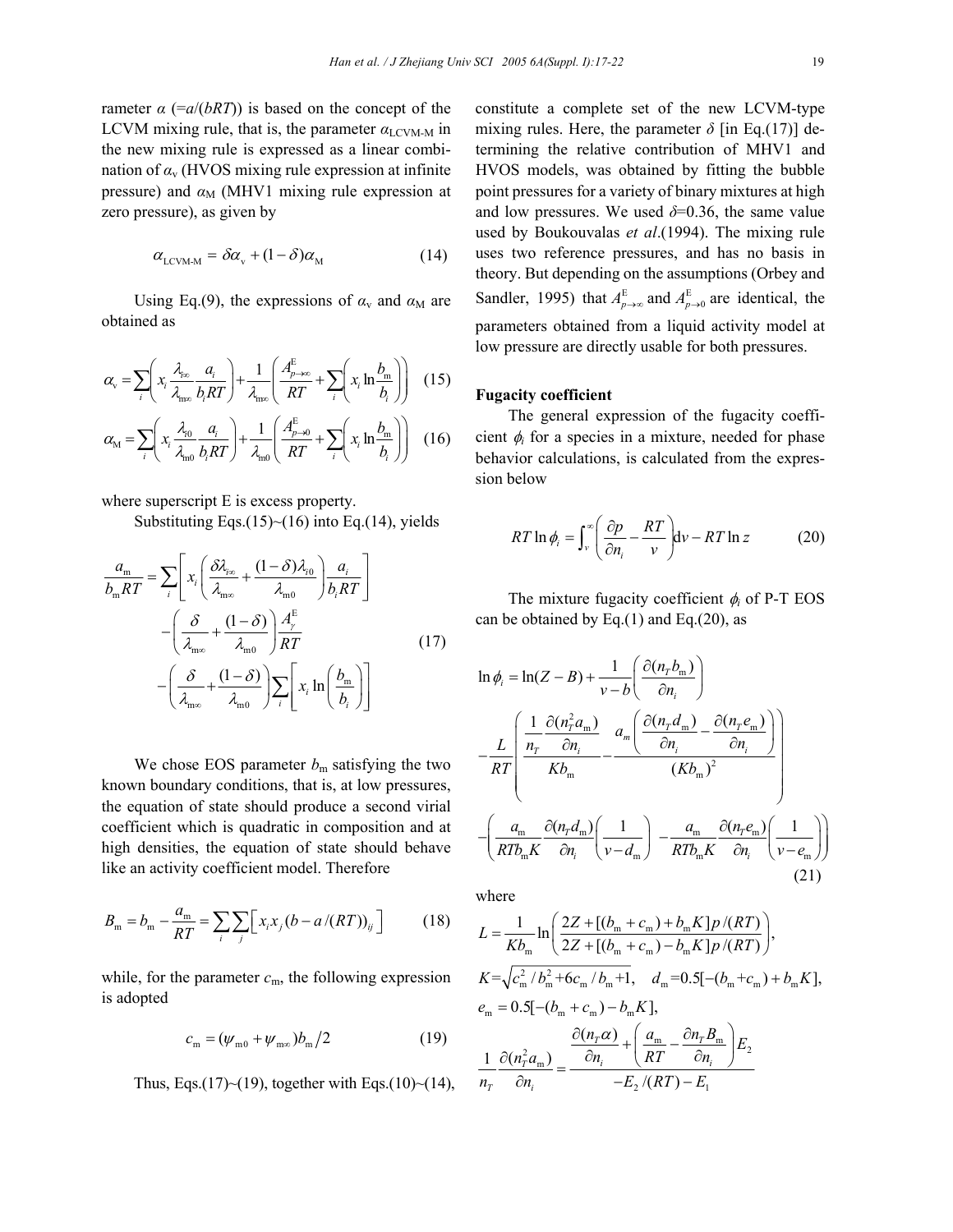.

$$
\left[\text{with } E_{1} = 1/(b_{\text{m}}RT), E_{2} = -\frac{1}{b_{\text{m}}} \left( \frac{a_{\text{m}}}{b_{\text{m}}RT} - \left( \frac{\delta}{\lambda_{\text{m0}}} + \frac{(1-\delta)}{\lambda_{\text{m0}}} \right) \right] \right],
$$
\n
$$
\frac{\partial (n_{T}b_{\text{m}})}{\partial n_{i}} = \frac{-\frac{\partial (n_{T}\alpha)}{RT\partial n_{i}} + \left( \frac{a_{\text{m}}}{RT} - \frac{\partial n_{T}B_{\text{m}}}{\partial n_{i}} \right) E_{1}}{E_{1} + E_{2}/(RT)},
$$
\n
$$
\frac{\partial (n_{T}c_{\text{m}})}{\partial n_{i}} = 0.5 \left( -\left( \frac{\partial (n_{T}\psi_{\text{m0}})}{\partial n_{i}} + \frac{\partial (n_{T}\psi_{\text{m0}})}{\partial n_{i}} \right) b_{\text{m}} + (\psi_{\text{m0}} + \psi_{\text{m0}}) \frac{\partial (n_{T}b_{\text{m}})}{\partial n_{i}} \right),
$$
\n
$$
\frac{\partial (n_{T}d_{\text{m}})}{\partial n_{i}} = 0.5 \left( -\left( \frac{\partial (n_{T}b_{\text{m}})}{\partial n_{i}} + \frac{\partial (n_{T}c_{\text{m}})}{\partial n_{i}} \right) + \frac{b_{\text{m}} \frac{\partial (n_{T}b_{\text{m}})}{\partial n_{i}} + 3b_{\text{m}} \frac{\partial (n_{T}c_{\text{m}})}{\partial n_{i}} + 3c_{\text{m}} \frac{\partial (n_{T}b_{\text{m}})}{\partial n_{i}} + c_{\text{m}} \frac{\partial (n_{T}c_{\text{m}})}{\partial n_{i}} \right),
$$
\n
$$
\frac{\partial (n_{T}e_{\text{m}})}{\partial n_{i}} = 0.5 \left( -\left( \frac{\partial (n_{T}b_{\text{m}})}{\partial n_{i}} + \frac{\partial (n_{T}c_{\text{m}})}{\partial n_{i}} \right) - \frac{\partial (n_{T}c_{\text{m}})}{\partial n_{i}} \right)
$$

$$
-\frac{b_{\rm m}\frac{\partial(n_{\rm T}b_{\rm m})}{\partial n_{\rm i}}+3b_{\rm m}\frac{\partial(n_{\rm T}c_{\rm m})}{\partial n_{\rm i}}+3c_{\rm m}\frac{\partial(n_{\rm T}b_{\rm m})}{\partial n_{\rm i}}+c_{\rm m}\frac{\partial(n_{\rm T}c_{\rm m})}{\partial n_{\rm i}}}{Kb_{\rm m}}
$$

#### **NRTL model**

The excess Gibbs energy calculated by using the NRTL local composition model, is

$$
\frac{G_{(T,P)}^{\mathrm{E}}}{RT} = \sum_{i} x_{i} \sum_{j} \frac{x_{j} \exp\left(-\alpha_{j,i} \frac{\tau_{j,i}}{RT}\right)}{\sum_{k} x_{k} \exp\left(-\alpha_{k,i} \frac{\tau_{k,i}}{RT}\right)} \tau_{j,i}
$$
(22)

 $\sim$ 

while the relation between the activity coefficient and composition in the NRTL model is given by

$$
\ln \gamma_i = \frac{\sum_j x_j \tau_{ji} G_{ji}}{\sum_k x_k G_{ki}} + \sum_j \frac{x_j G_{ij}}{\sum_k x_k G_{kj}} \left( \tau_{ij} - \frac{\sum_k x_l \tau_{ij} G_{ij}}{\sum_k x_k G_{kj}} \right) (23)
$$

where  $G_{ii} = \exp(-a_{ii}\tau_{ii})$ ,  $a_{ii} = a_{ii}$ ,  $\tau_{ii} = 0$ ,  $a_{ii} = 0$ .  $a_{ii}$ ,  $\tau_{ii}$  and

 $\tau_{i,j}$  are adjustable parameters. The parameter  $a_{ji}$  is composition and temperature independent but is only a characteristic parameter of solution dependent, in other words, if  $a_{ii}$ =0, the solution is random, if  $a_{ii} \neq 0$ , the solution is not random. Renon and Prausnitz (1968) chose  $a_{ii}$  of 0.20~0.47 for different substances.

In the present paper, we chose  $a_i$ <sup> $=$ </sup> $0.3$ . While the parameters  $\tau_{i,i}$  and  $\tau_{i,j}$  are adjusted directly to VLE data, using the objective function through the following algorithm

$$
OF = \sum_{i}^{N} \left( (y_{1, \exp} - y_{1, \text{cal}})_i^2 + (y_{2, \exp} - y_{2, \text{cal}})_i^2 \right)
$$
 (24)

where subscripts 'exp' and 'cal' mean experimental value and calculated value, respectively.

### RESULTS AND DISCUSSION

In Table 1, *δp* and ∆*y* are the calculated average derivations of the pressure and vapor composition respectively

$$
\delta p = 1/N \sum_{i} \left| (p_{\text{cal}} - p_{\text{exp}}) / p_{\text{exp}} \right|_{i}
$$
 (25)

$$
\Delta y = 1/N \sum_{i} |y_{\text{cal}} - y_{\text{exp}}|_{i}
$$
 (26)

The new LCVM-type mixing rule, coupled with P-T EOS, was tested for VLE of nonpolar-nonpolar, nonpolar-polar and polar-polar systems, such as cryogenic mixtures of  $Ar-N_2$ ,  $N_2-O_2$ , Methane-ethylene, refrigerant mixtures of R134a+R143a, R134a+R600a, Propylene+propane, R134a+R235fa, R600a+R235fa, R32+R227ea, R290+R600a and other mixtures of ethanol+water, methyl-acetate+ethyl -acetate, hydrogen sulfide+propane, in which the NRTL activity coefficient model is used to calculate the excess Gibbs free energy. The average absolute deviation (AAD) of vapor pressure obtained for P-T EOS with the new mixing rule and P-T EOS with the Van der Waals mixing rule is shown in Table 1 showing that over a wide range of temperature and pressure, using P-T EOS, combined with the Van der Waals mixing rule, yields large deviations for several systems, for example, ethanol+water, methanol+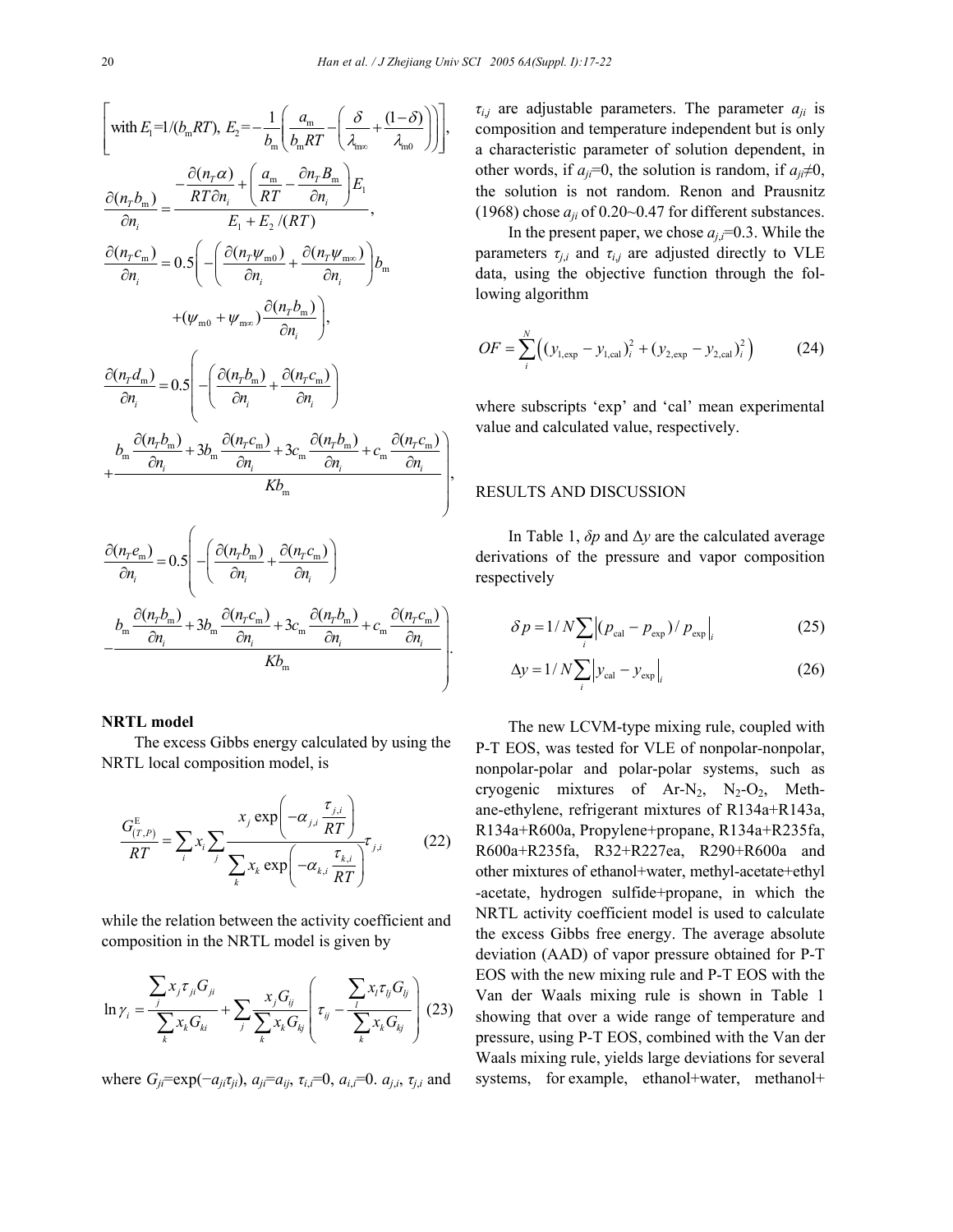| System                       | Temp. ranges<br>(K) | $\cal N$ | P-T+VDW<br>mixing rule |        | $P-T+$ the new<br>LCVM-type mixing rule |        | Ref.                     |
|------------------------------|---------------------|----------|------------------------|--------|-----------------------------------------|--------|--------------------------|
|                              |                     |          |                        |        |                                         |        |                          |
| R143a+R134a                  | 273.15~313.15       | 27       | 5.0231                 | 0.0816 | 3.4460                                  | 0.0209 |                          |
| R143a+R152a                  | $303.15 - 313.15$   | 12       | 6.0123                 | 0.0563 | 2.9869                                  | 0.0217 | Lim et al.(2002)         |
| Ethanol+water                | 423.15~473.15       | 15       | 12.3598                | 0.0236 | 1.3892                                  | 0.0418 | Niesen et al. (1986)     |
| R134a+R600a                  | 293.66~303.68       | 19       | 3.0498                 | 0.0056 | 2.0878                                  | 0.0170 |                          |
| R134a+R235fa                 | 283.96~303.68       | 15       | 2.0023                 | 0.0032 | 4.0637                                  | 0.0201 | Bobbo et al.(1998)       |
| R600a+R235fa                 | 303.68              | 12       | 3.3897                 | 0.0162 | 3.5820                                  | 0.0075 |                          |
| Methanol+water               | $321.91 - 373.15$   | 36       | 14.0261                | 0.0401 | 4.4058                                  | 0.0208 |                          |
| Acetone+water                | 298.15~423.15       | 22       | 12.3224                | 0.0456 | 5.3093                                  | 0.0190 |                          |
| Carbon dioxide+ethylene      | 252.95              | 12       | 6.3215                 | 0.0105 | 4.6863                                  | 0.0084 |                          |
| Acetone+methanol             | 373.15~423.15       | 25       | 7.3215                 | 0.0188 | 6.0683                                  | 0.0325 |                          |
| Methanol+ TEGDME             | 293.15~393.15       | 36       | 11.3243                | 0.0325 | 5.8995                                  | 0.0152 | Mitsuho et al.(1986)     |
| Propylene+propane            | 260.95~329.85       | 23       | 3.3029                 | 0.0147 | 0.9456                                  | 0.0173 |                          |
| Methane/ethylene             | 186.25~206.25       | 19       | 5.3021                 | 0.0221 | 2.5860                                  | 0.0103 |                          |
| Hydrogen sulfide+propane     | 243.15~288.15       | 19       | 10.3856                | 0.8020 | 1.4498                                  | 0.0189 |                          |
| MTB+methyl-acetate           | 353.15~373.15       | 30       | 0.3243                 | 0.0212 | 2.0477                                  | 0.0097 |                          |
| Acetone+methyl-acetate       | 293.15~313.15       | 33       | 0.0626                 | 0.0057 | 0.1777                                  | 0.0048 | Lee <i>et al.</i> (1997) |
| methyl-acetate+ethyl-acetate | 353.15~373.15       | 24       | 8.2535                 | 0.0203 | 1.6193                                  | 0.0166 |                          |
| $N_2+O_2$                    | $70.15 - 77.65$     | 30       | 3.6201                 | 0.0103 | 3.8012                                  | 0.0170 | Kagan et al.(1974)       |
| R32+R227ea                   | 283.20~323.21       | 21       | 8.3642                 | 0.0364 | 5.2318                                  | 0.0198 | Coquelet et al.(2003)    |
| R290+R600a                   | 253.15~323.15       | 36       | 3.2589                 | 0.0213 | 1.1380                                  | 0.0198 | Jong et al.(2004)        |

**Table 1 Correlation results for different systems using P-T EOS**

water, acetone+water, methanol+TEGDME, hydrogen sulfide+propane, while the results from the new LCVM-type mixing rule with P-T EOS is in good agreement with the existing experimental data, and shows much better agreement with data than the Van der Waals rule. Besides, the average derivations of pressure and composition are smaller, that is to say, the new LCVM-type mixing rule with P-T EOS gives much better correlations for VLE systems.

#### **CONCLUSION**

Though multi-parameter EOSs were not used widely in many calculations in the past, now with the development of computer technology, they can be widely used in view of their own merits. For mixtures, many mixing rules (e.g. the proposed  $G<sup>E</sup>$ -type mixing rule in recent years) were proposed only for two-parameter EOSs, thus decreasing their applications in  $G<sup>E</sup>$ -type mixing rules. Therefore, it is necessary to extend them to multi-parameter EOSs. In this

paper, based on the experiment of LCVM mixing rule adapting to two-parameter EOSs, i.e. forming the linear combination of  $a<sub>v</sub>$  at infinite pressure and  $a<sub>M</sub>$  at zero pressure, it has been extended to the multi-parameter equations of state. In the new LCVM-type mixing rule adapting to the three-parameter EOSs, the reduced parameters  $\lambda_0$  and *λ*∞ were introduced. The parameter *δ* which determines the relative contributions of zero pressure and infinite pressure was obtained by fitting the bubble point pressures for a variety of binary mixtures at high and low pressures. In addition, the parameter  $b_m$  in the model satisfies the second virial coefficient boundary condition based on statistical mechanics. Although the new LCVM-type mixing rule has no basis in theory, it can use the activity coefficient model at low pressure. Coupled with Patel-Teja equation of state (EOS), it has been applied for vapor-liquid equilibria of different polar and non-polar systems in which the NRTL activity coefficient model is used to calculate the excess Gibbs free energy. The results showed that it could give out much better correlations for the VLE